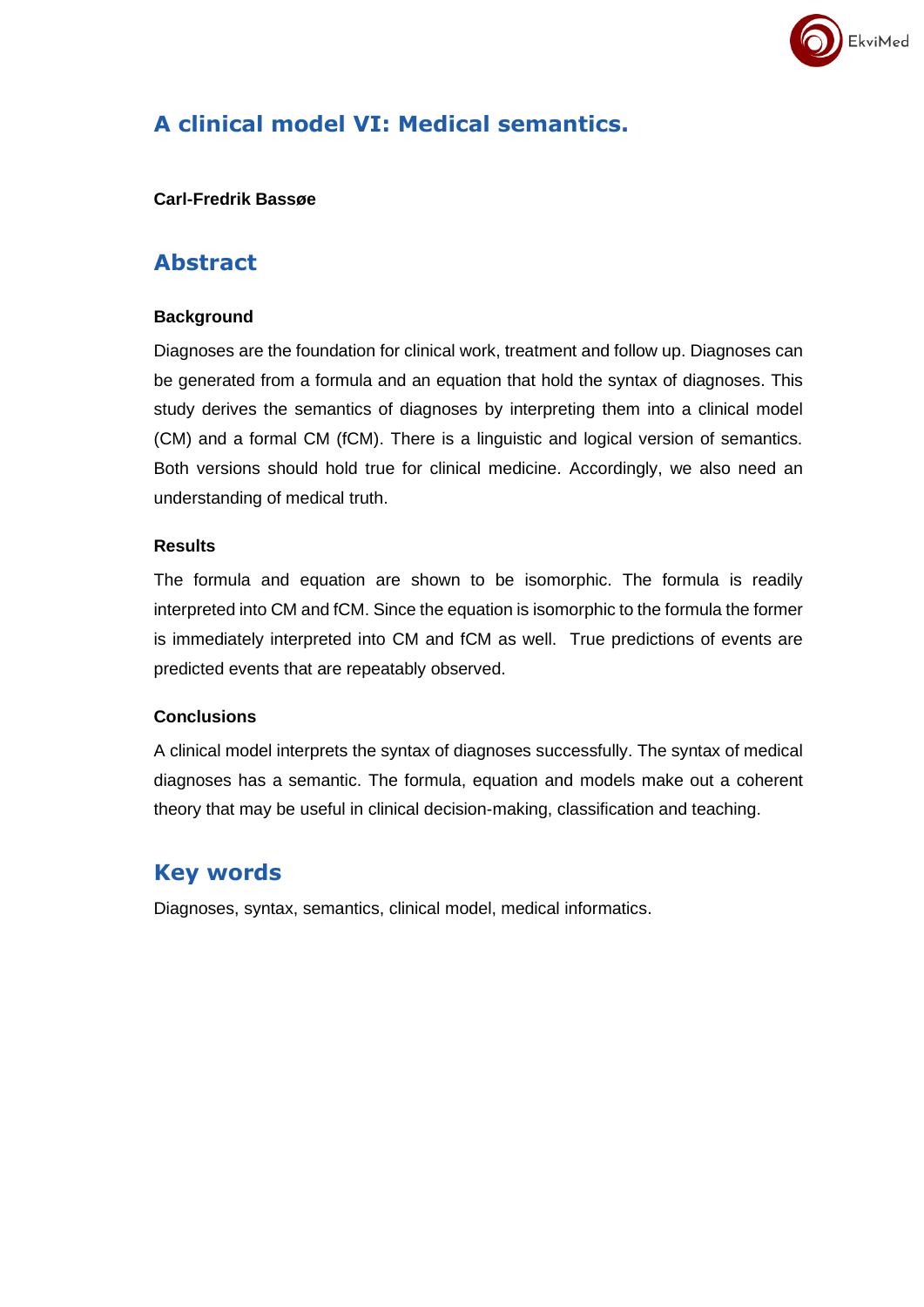# **Background**

Some social scientists and informaticians and hold that semantics is about arbitrary models and that there is no one data model (Strauss 1998, Hebeler 2009). This view is incompatible with natural science. There is no empirical evidence for equations like E=mc and F=ma<sup>3</sup>. The only equations that model the facts are E=mc<sup>2</sup> and F=ma. In the clinical model there is no evidence that a reverse virulence morphism is representative for infections, and the same holds for all other etiological agents. Likewise, the pathogenetic morphisms cannot be reversed. It is an empirical fact that T4 emerges from the thyroid (the domain) and influences the pituitary (co-domain). Thus, the morphism  $P_{SP} = T4$ :Thyroid  $\rightarrow$ Pituitary cannot be reversed. Also, the morphism cannot be eliminated from the medical curriculum. Empirical facts severely constrain the number of scientific models. Accordingly, school medicine rejects models that are not compatible with empirical results.

Two other conceptions of meaning dominate the semantics of natural language (Kamp 2002). To linguists, psychologists and scientists meaning is foremost what a language user understands from the words they hear or read. Referents are in the real world. For logicians, mathematicians and philosophers the conditions for truth are determined solely by models. Truth-theoretic and model-theoretic semantics stem from the latter view. My studies on a clinical model (CM) combines the latter two views on semantics.

### **Universal diagnosis syntax (UDS)**

Informal language can hide aspects of meaning and lend intuitive credibility to invalid arguments. This can be avoided by making the hidden meanings explicit. The validity of formal languages are judged by interpreting the constants, variables and formulas against a model (Gamut 1991a, Gamut 1991b).

The formula d:=e&o&p aspires to valid diagnoses (Bassøe 2018c). The variables of the formula are instantiated with terms that name etiological agents, disorders and pathogenetic mechanisms. In this investigation validity of the formula is checked by interpreting into CM, which gives the semantics of the formula.

Their surface structure suggests that *fibromyalgia* and *myalgic encephalopathy* are proper diagnoses. However, *fibro* in fibromyalgia may literally refer to collagen, connective tissue, nerve- or muscle fibers. The term *fibro* is clearly ambiguous. *Myalgia* indicates muscle pain, but pain is a symptom and symptoms are not part of UDS. The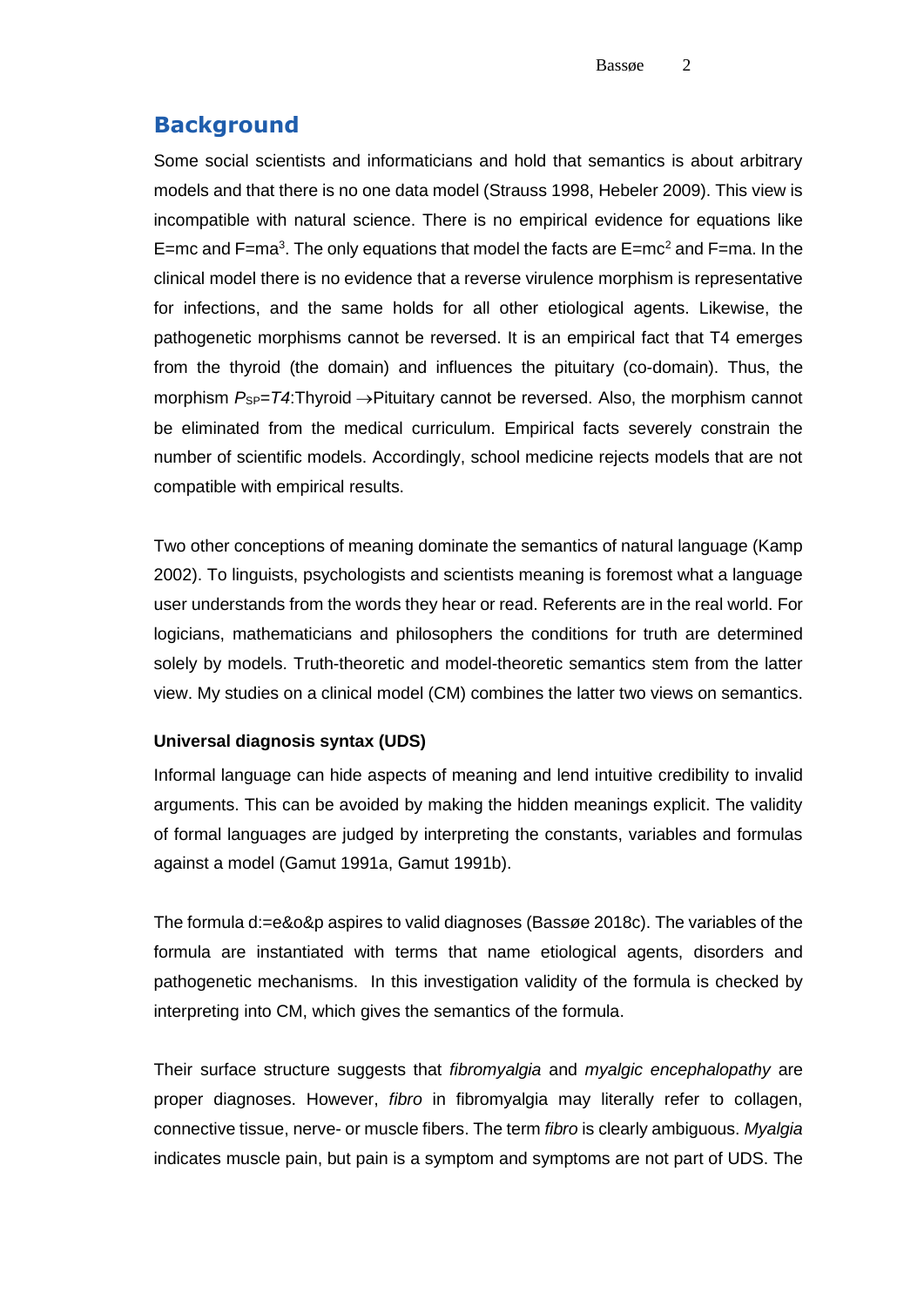category mistake is obvious. Also, the two diagnoses *fibromyalgia* and *myalgic encephalopathy* are mixtures of names of symptoms (*myalgia*), pathology (*pathy*), tissue or fibers (*fibro*), and organ (*encephalo*) form different clinical domains. The surface structure of these "diagnoses" hides an ambiguous semantics.

Medical scientist concede on medical terms and physicians agree on them internationally. They are learned ostensively during bedside teaching, laboratory exercises and resident practice using the teacher-apprentice principle. This method allows for minimal disagreement. But lay people, nurses and physicians attach different meanings to some medical terms (Johannessen 1985). In my experience, many physicians do not discriminate between *inflammation* and *infection*. In psychiatry, medical terms like *orality* and *thought disorder* cannot be taught by ostension and may remain unclear. Also, many psychiatric terms are not interpreted as in linguistics and logic. For example, does *thought disorder* refer to logic, syntax, semantics, pragmatics, reference between language and reality, or their combinations? (Kendell 1982, Rector 2007). Thus, in many cases the correspondence between clinical terms and their reference may be unclear. Standardizing medical terms against an unambiguous reference is of major importance.

#### **Linguistic semantics**

Linguistic semantics concerns natural languages and their grammars. They refer to ontological objects and processes that are represented by some sign. (Yule 1985:91- 103, Chapman 2005, Morris 2012). Chomskyan generative grammar is useful for language production and language understanding and the linguistic faculty is inherent in the brain (Chomsky 1972, Chomsky 1986). Gottlob Frege argued against such mentalism (Kenny 1995). The present study assumes that medical terms and diagnoses are part of natural language and have to be interpreted directly into CM.

#### **Logical semantics**

The semantic notion of logical validity has a heavy ontological commitment in that knowing the world is said to be its starting point (Allwood 2001). But is this true? Logical semantics refers to models that interpret logical expressions (Barendregt 2012, Carnap 2008, Kanterian 2012, Watt 1991). This kind of semantics is often called modeltheoretic semantics. But there are many different logics (Haack 1993). In this context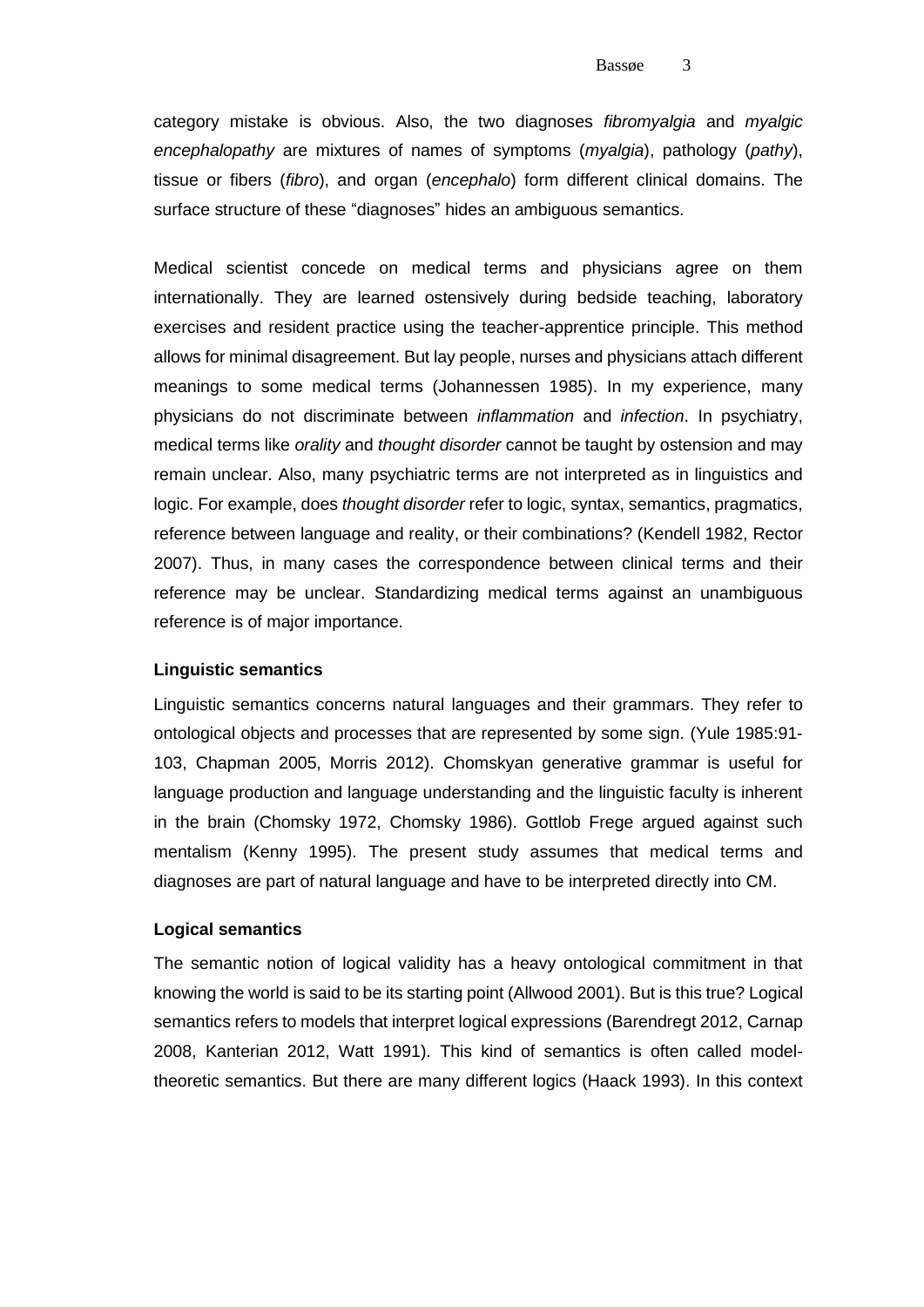truth can be defined by  $(a=b)=True \Leftrightarrow (a \neq b)=False$ .<sup>1</sup> The problem is that *a* may be symbol or phrase and *b* is some mental experience from sensory impressions (Blackburn 2000). This category mistake is overcome elsewhere (Bassøe 2018f, Bassøe 2018g). The results are used in this study.

Another problem is the close relation between logical semantics and possible worlds (Putnam 1992, Stalnaker 1999, Jacob 1982). Model theory assumes that a language refers to a possible world and describes the minimal conditions that possible worlds must satisfy in order to assign an appropriate meaning to expressions in the language (Hayes 2012). Models can be seen as abstract specifications of actual and possible worlds (Gamut 1991b). Such formalisms play symbol games (Smoryński 2012). Clinical practice does not allow possible worlds. Luckily, CM is derived from empirical medicine (Bassøe 2019, Bassøe 2019a) even though realism poses serious philosophical problems (Hale 1999). This study will show that UDS represents the actual world and no other possible worlds.

Without discriminating between an object language and its metalanguage sentences such as

#### 1) Sentence 1) is not true.

are contradictory under every interpretation. Tarski's convention **T** offers a definition of the truth predicate of a language. A theory **T** satisfies the requirement *IFF every instance of the schema 's is true* IFF p' is derivable within it, where *s* is a description within the object language and *p* is its translation into the metalanguage (Blackburn 2008:79, Gómez-Torrente 2017). However, the meta-meta… levels result in infinite regress. The present work solves this problem by removing the metalevels.

The present study relies on isomorphism for judging diagnoses and clinical models and their relations. A model **M** for a language **L** consists of a domain model **CM** and an interpretation function *I*:**L**→**CM** (Gamut 1991a, Gamut 1991b). Isomorphism is well defined in category theory (CT). In CT **L** is the domain of *I* and **CM** is the codomain of *I* (Barr 1990, Lawvere 2003, Walters 1991). The interpretation function switches the domain and codomain and the terminology is unfortunate. This study abides by CT and

<sup>&</sup>lt;sup>1</sup> Without changing the argument, the constant symbol  $\equiv$  within parenthesis may be replaced by symbols of isomorphism ' $\leq$ ' or equivalence ' $\equiv$ ' or similarity ' $\approx$ ' and their negations.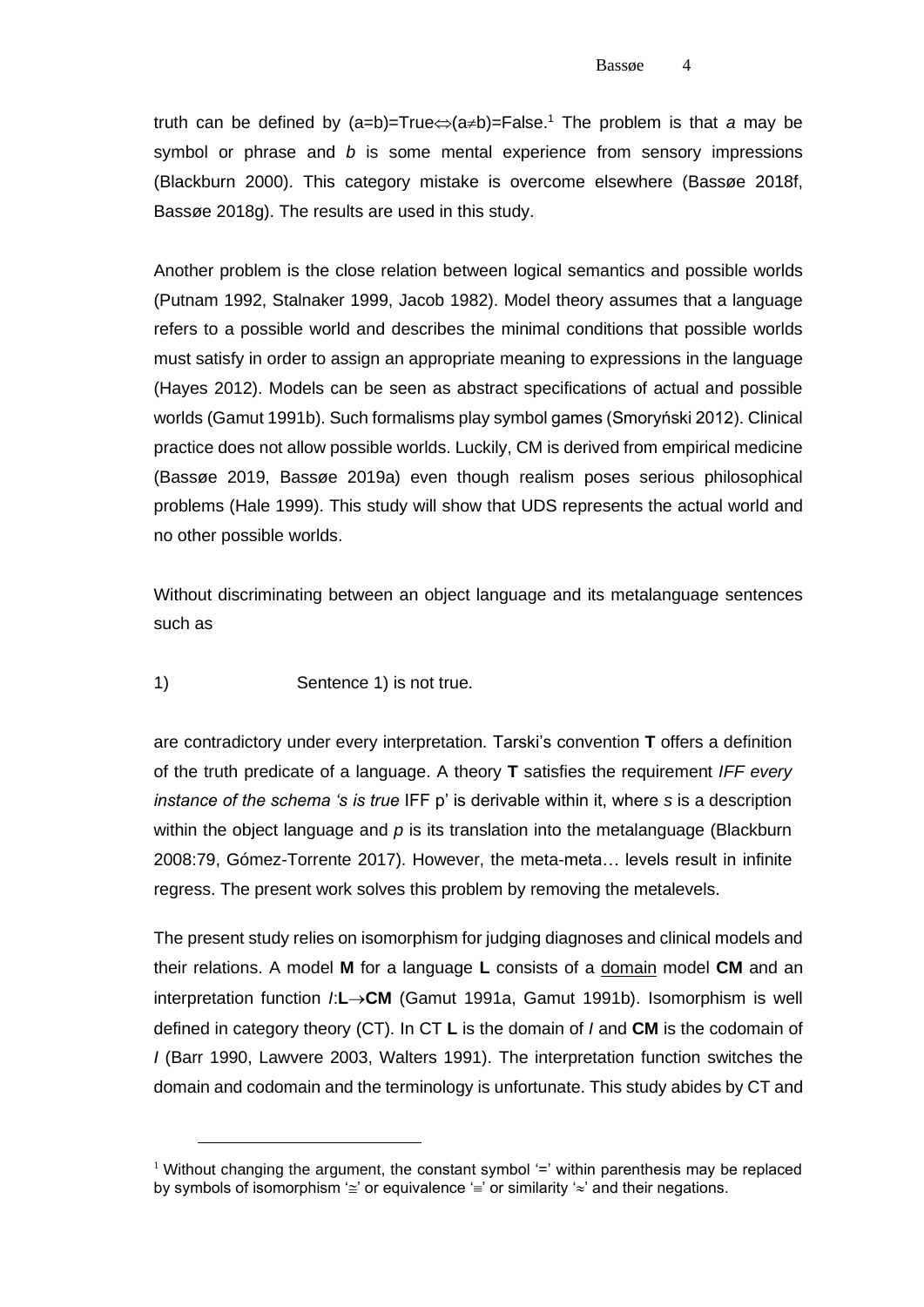holds **L** and **CM** as the domain and codomain, respectively of the interpretation morphism *I*:**L**→**CM**. Therefore, the meaning of domain and codomain are appropriate in the present study.

Philosophical propositions are said not to be empirical since they are about concepts. In contrast, the present medical propositions are concerned with empirical medical concepts. In contrast, the rules giving rise to medical expressions cannot be based on mere belief or crafted at will.

School medicine is empirical. Each term in a medical language needs a real-world reference and the meaning of a complex expression should be determined uniquely by the meaning of its component terms (García-Álvarez 2005). A theory is uniquely determined by the set of all its valid sentences (Tarski 2010). The present study investigates the semantics of diagnoses by interpreting individual medical terms into an informal and a formal clinical model. An informal CM (Bassøe 2018, Bassøe 2018a) and a formal clinical model (fCM) (Bassøe 2018c) is available. This study investigates the semantics of diagnoses by interpreting them both into CM and fCM.

# **References**

Allwood J, Andersson L-G, Dahl Ö. Logic in linguistics. Cambridge, Cambridge, 2001, p. 72-3.

Barendregt HP. The lambda calculus, its syntax and semantics. College Publications, London, 2012.

Barr M, Wells C. Category theory for computing science. New York: Prentice Hall; 1990.

Bassøe C-F. A clinical model. I: Health. 2019.

Bassøe C-F. A clinical model II: Disorder, syndrome and disease. EkviMed Clinical Informatics. 2019a.

Bassøe C-F. A clinical model III: Universal diagnosis syntax. EkviMed Clinical Informatics. 2019b.

Bassøe C-F. A clinical model IV: The formal version. EkviMed Clinical Informatics. 2019c.

Bassøe C-F. A clinical model V: A clinical problem space. EkviMed Clinical Medical Informatics. 2019d.

Bassøe C-F. A clinical model VII: Clinical decidability. EkviMed Clinical Informatics. 2019e.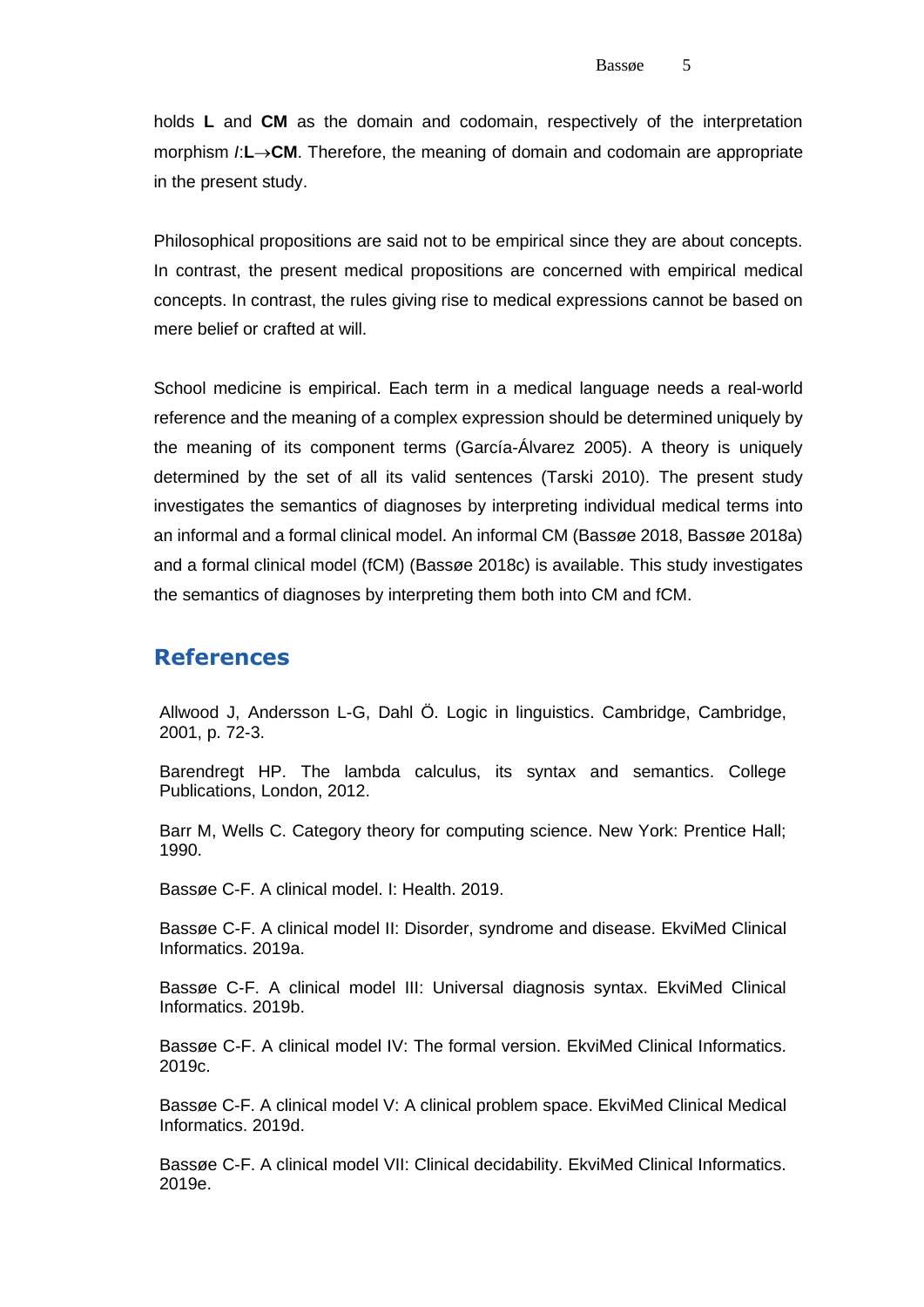Bassøe C-F. A clinical model VIII: The mind and its brain in health and disease. EkviMed Clinical Informatics. 2019f.

Blackburn S, Simmons K. Introduction. In: Blackburn S, Simmons K (Eds.): Truth. Oxford: Oxford UP; 2000. p. 1-28.

Carnap R. Empiricism, semantics, and ontology. In: Martinich AP, Sosa D. Analytic philosophy. An anthology. Blackwell publishing, Malden, 2008, pp. 425-35.

Chang CC, Keisler HJ. Model theory. Dover, Mineola, 2012.

Chapman S, Routledge C. Key thinkers in linguistics and the philosophy of language. Edinburgh UP, Edinburgh, 2005.

Chomsky N. Knowledge and language. New York: Praeger; 1986.

Chomsky N. Language and the mind. San Diego: Harcourt Brace Jovanovich; 1972.

Frege G (1892). On sense and reference. In: Moore AW (Ed.): Meaning and reference. Oxford UP, Oxford, 1993:23-42.

Gamut LTF. Logic, language and meaning. Volume 1. Chicago: University of Chicago Press. 1991a, p.116.

Gamut LTF. Logic, language and meaning. Volume 2, Intensional logic and logical grammar. Chicago: University of Chicago Press. 1991b.

García-Álvarez I. Gottlob Frege. In: Chapman S, Routledge C. (Eds.): Key thinkers in linguistics and the philosophy of language. Edinburgh UP, Edinburgh, 2005, p. 92-8.

Hale B. Realisms and its oppositions. In: Hale B, Wright C (Eds.) A companion to the philosophy of language. Oxford: Blackwell; 1999, p. 271-308.

[Hayes P. RDF Semantics. http://www.w3.org/TR/2004/REC-rdf-mt-20040210/](file:///D:/ARTIKLER/COMBINATORICS/LINGUISTICS/Hayes%20P.%20RDF%20Semantics.%20http:/www.w3.org/TR/2004/REC-rdf-mt-20040210/%20(Accessed%202017/2/25))  [\(Accessed 2017/2/25\)](file:///D:/ARTIKLER/COMBINATORICS/LINGUISTICS/Hayes%20P.%20RDF%20Semantics.%20http:/www.w3.org/TR/2004/REC-rdf-mt-20040210/%20(Accessed%202017/2/25))

Hebeler J, Fisher M, Blace R, Perez-Lopez A. Semantic web programming. Indianapolis: Wiley; 2009.

Haack S. Philosophy of logics. Cambridge: Cambridge UP; 1993.

Jacob F. The possible and the actual. University of Washington Press, Seattle,1982.

Johannessen T, Hafstad PE, Kristensen P, Løge I, et al. Begrepsforvirring i gastroenterologien. Tidsskr Nor Legeforen. 1985;105:754-6.

Kamp H. A theory of truth and semantic representation. In: Portner P, Partee BH (Eds.) Formal semantics. Oxford: Blackwell; 2002. p. 189-222.

Kanterian E. Frege. A guide for the perplexed. London: Continuum, 2012, p. 12.

Kendell RE. The choice of diagnostic criteria for biological research. Arch Gen Psych. 1982;39:1334-9.